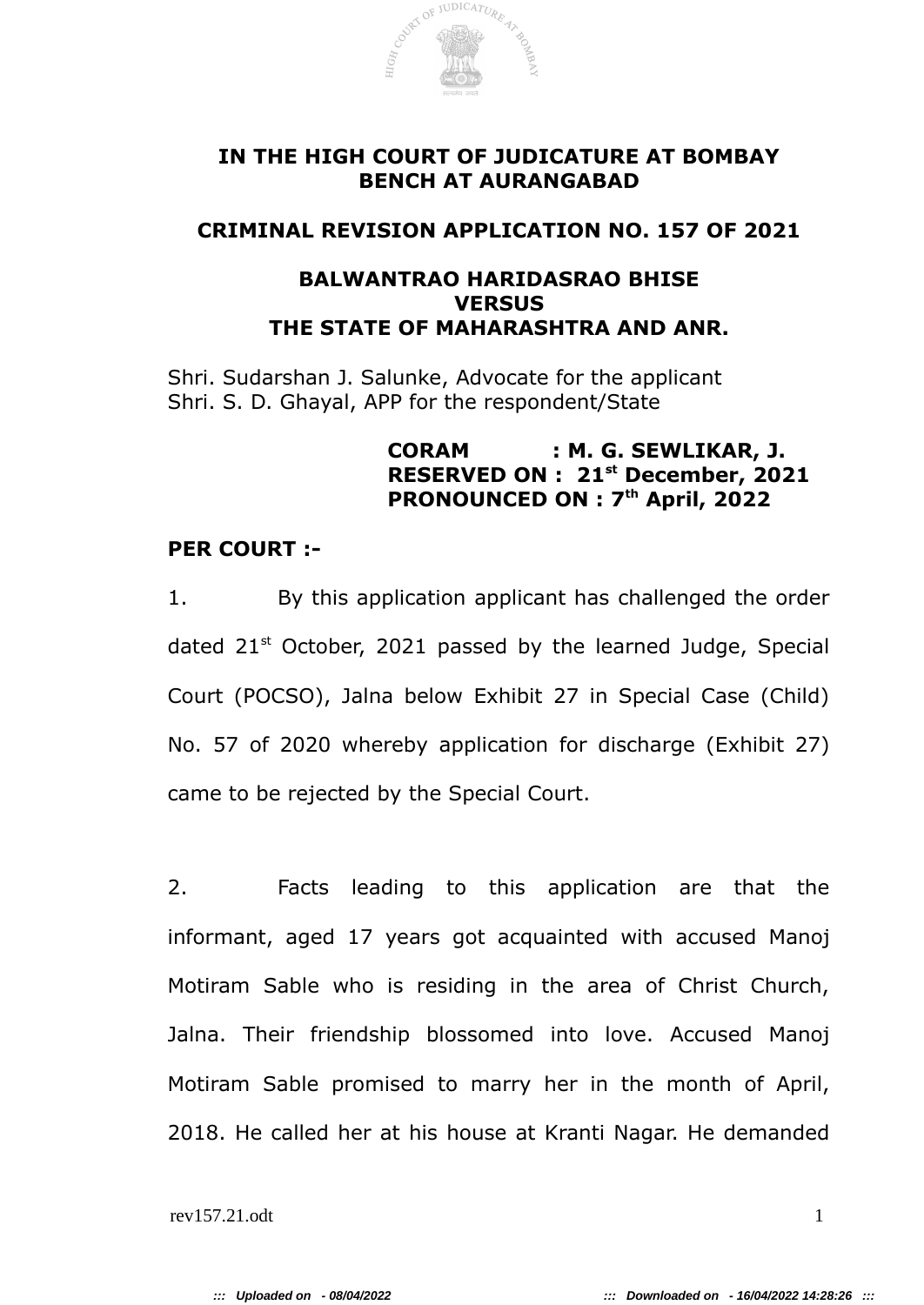

sexual favour from her. He promised her that he would marry her. Initially she refused. However, because of his promise of marriage, informant/victim consented for sexual intercourse. This act was repeated multiple times. Every time she consented for the physical relations only for the reason that accused had promised to marry her. After some days, she realized that she was pregnant. She shared this news with accused. When mother of the informant realized that informant was pregnant, she along with Surekha Gaikwad, Anita Dabhade and her mother went to the hospital of the applicant at Ambad. Applicant is a Doctor by profession. She was put on I.V. and some injection was administered to her. On the next day she realized that her foetus was aborted. On this allegations she filed FIR against the applicant and accused Manoj Motiram Sable.

3. Applicant was referred for medical examination. After receipt of medical examination report, offence came to be registered under Sections 376, 315, 316, 506 read with Section 34 of the Indian Penal Code and under Sections 4, 8 and 12 of the Protection of Children from Sexual Offences Act, 2012.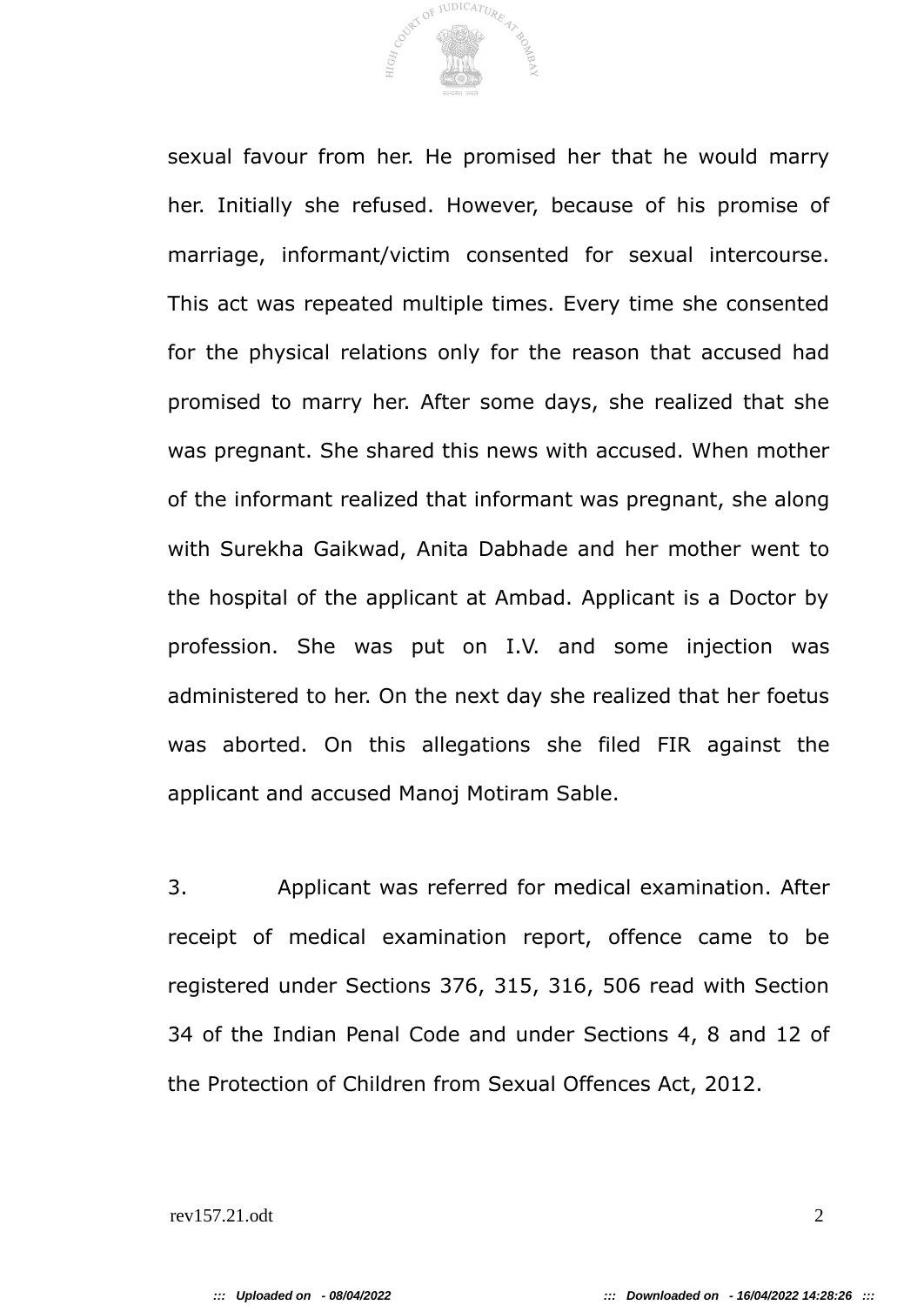OF JUDICATURE  $_{\rm H1GH}$   $_{\rm \cap}$ 

4. Applicant filed this application at Exhibit 27 in the record of the Trial Court alleging therein that the applicant has been falsely implicated in the case. The alleged incident was of October-November, 2018 and FIR came to be lodged on 3rd October, 2019. He further contended in this application that name of the applicant is not mentioned in the FIR. Applicant is a Child Specialist. He does not have a machinery by which sex of the foetus could be determined. Therefore, patients do not come to him for abortion. It is further alleged that from the chargesheet it appears that foetus was of six month. In such a case pregnancy cannot be terminated without cesarean. On these allegations he filed application for discharge.

5. Learned Trial Court after hearing both the learned counsel rejected the application holding that statement of mother of the victim establishes the role of the applicant. He was authorized vide registration certificate (Exhibit 30) issued under the Bombay Nursing Home Registration Act, 1949 to do the nursing. This certificate (Exhibit 30) also reveals that he was allowed to run nursing home and maternity home. Holding thus, his application came to be rejected.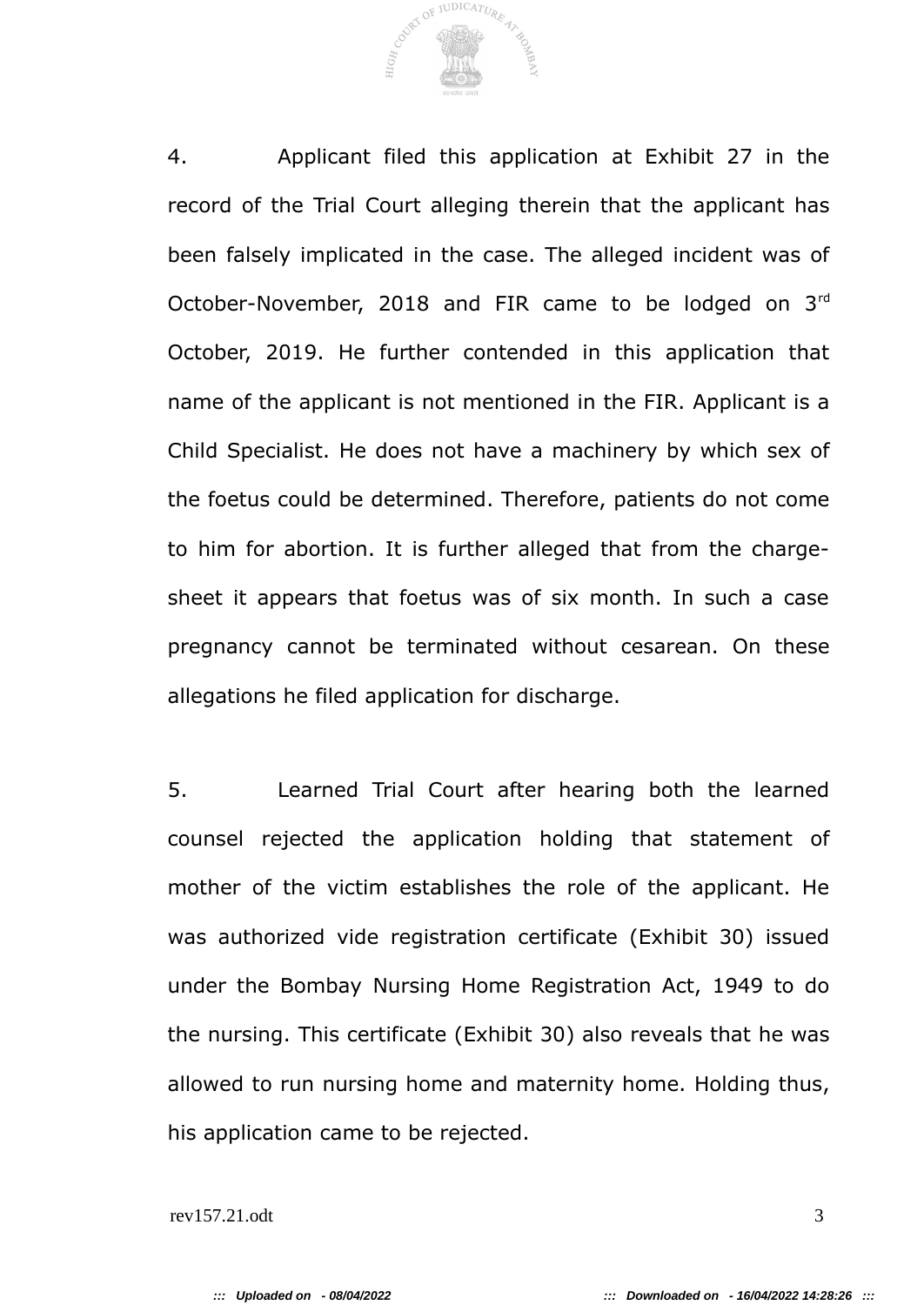

6. Heard Shri. Salunke, learned counsel for the applicant and Shri. Ghayal, learned APP for the respondent/State.

7. Learned counsel Shri. Salunke submitted that the applicant is a Child Specialist. He has no concern with the termination of pregnancy. He submitted that the applicant did not have even sonography machine. There is delay of more than one year in lodging FIR for which no explanation is forthcoming. He further submitted that the Medical Officer has given the report that no opinion can be given about pregnancy of the informant/victim as it is a very old case. He further submitted that the applicant being a Child Specialist is not authorized to terminate pregnancy. There is no record to show that the pregnancy was terminated in the hospital of the applicant. He has, therefore, prayed for allowing the application. Learned counsel Shri. Salunke for the applicant placed reliance on the case of *Govind Sakharam Ubhe Versus The State of Maharashtra, 2009 SCC OnLine Bom 770*.

8. Section 227 of the Code of Criminal Procedure deals with discharge of the accused. Section 227 reads as under:-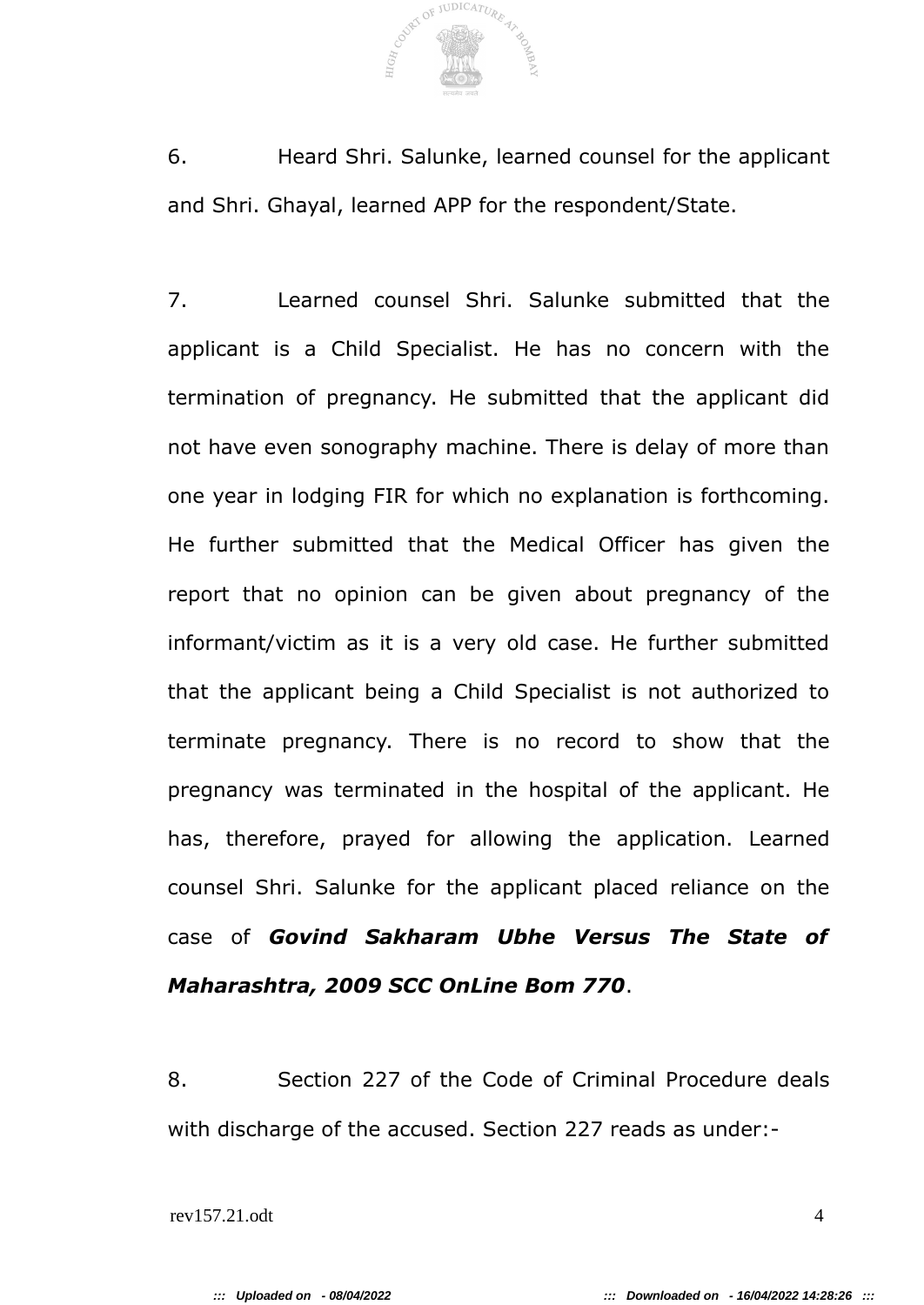

"227. Discharge – If, upon consideration of the record of the case and the documents submitted therewith, and after hearing the submissions of the accused and the prosecution in this behalf, the Judge considers that there is not sufficient ground for proceeding against the accused, he shall discharge the accused and record his reasons for so doing."

9. Under this section a duty is cast on the Judge to apply his mind to the material on record and if on examination of the record he does not find sufficient ground for proceeding against the accused, he must discharge the accused. On the other hand if after such consideration and hearing, he is satisfied that a prima facie case is made out against the accused, the Court must proceed to frame a charge as indicated by Section 228 of the Code of Criminal Procedure. In the case of *Niranjan Singh Karam Singh Punjab Vs. Jitendra Bhimraj Bijja and others, AIR 1990 Supreme Court 1962* the Hon'ble Supreme Court has laid down the parameters for discharge of the accused and for framing of charge. Paragraph Nos. 5 and 6 reads thus:

> "5. Section 227, introduced for the first time in the New Code, confers a special power on the Judge to discharge an accused at the threshold if 'upon 'upon consideration' of the record and documents he considers 'that there is not sufficient ground' for proceeding against the accused. In other words his consideration of the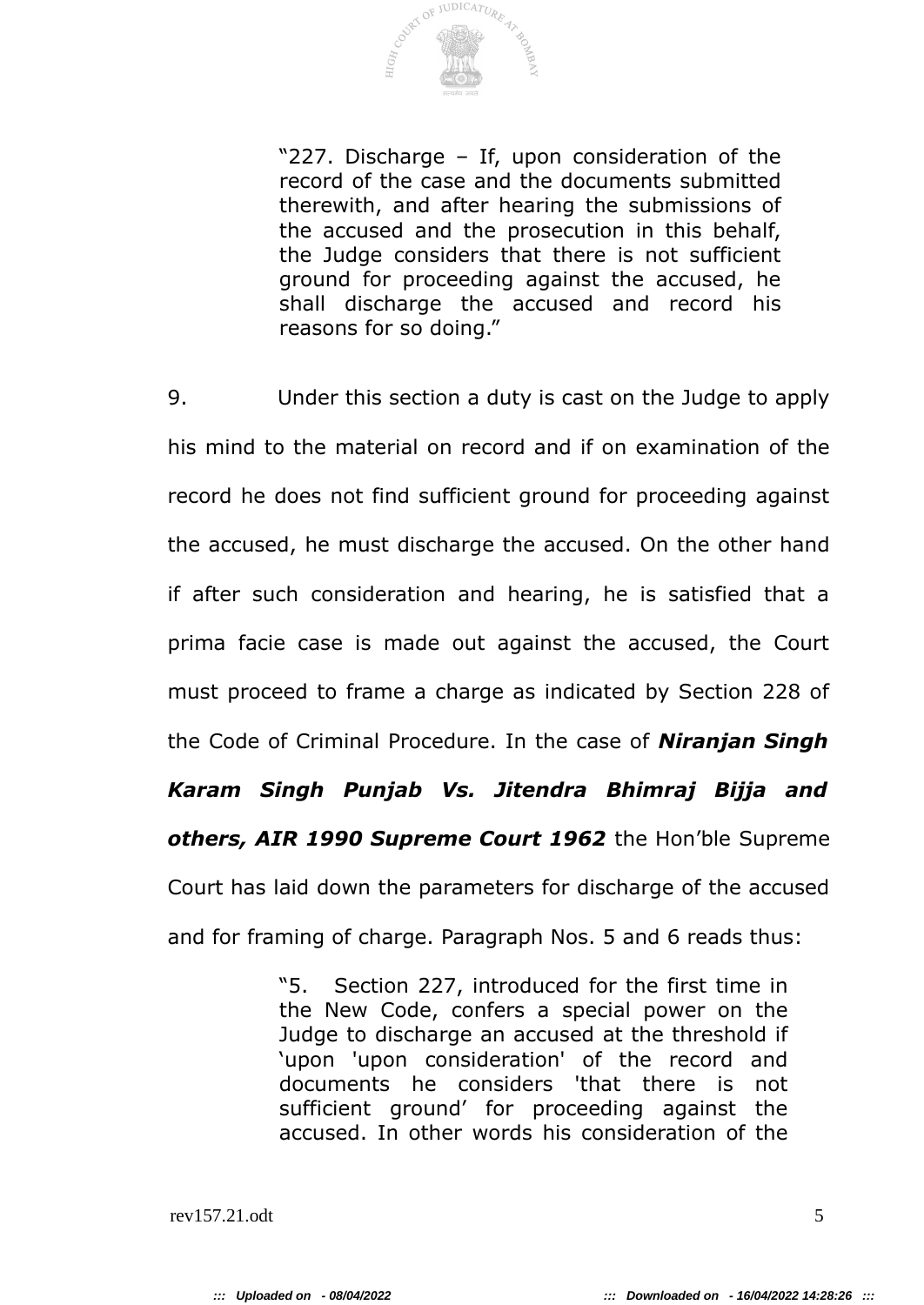

record and document at that stage is for the limited purpose of ascertaining whether or not there exists sufficient grounds for proceeding with the trial against the accused. If he comes to the conclusion that there is sufficient ground to proceed, he will frame a charge under Section 228, if not he will discharge the accused. It must be remembered that this section was introduced in the Code to avoid waste of public time over cases which did not disclose a prima facie case and to save the accused from avoidable harassment and expenditure.

6. The next question is what is the scope and ambit of the 'consideration' by the trial Court at that stage. Can he marshal the evidence found on the record of the case and in the documents placed before him as he would do on the conclusion of the evidence adduced by the prosecution after the charge is framed? It is obvious that since he is at the stage of deciding whether or not there exists sufficient grounds for framing the charge, his enquiry must necessarily be limited to deciding if the facts emerging from the record and documents constitute the offence with which the accused is charged. At that stage he may sift the evidence for that limited purpose but he is not required to marshal the evidence with a view to separating the grain from the chaff. All that he is called upon to consider is whether there is sufficient ground to frame the charge and for this limited purpose he must weigh the material on record as well as the documents relied on by the prosecution. In the State of Bihar v. Ramesh Singh, (1978) 1 SCR 257 : (AIR 1977 SC 2018) this Court observed that at the initial stage of the framing of a charge if there is a strong suspicion-evidence which leads the Court to think that there is ground for presuming that the accused has committed an offence then it is not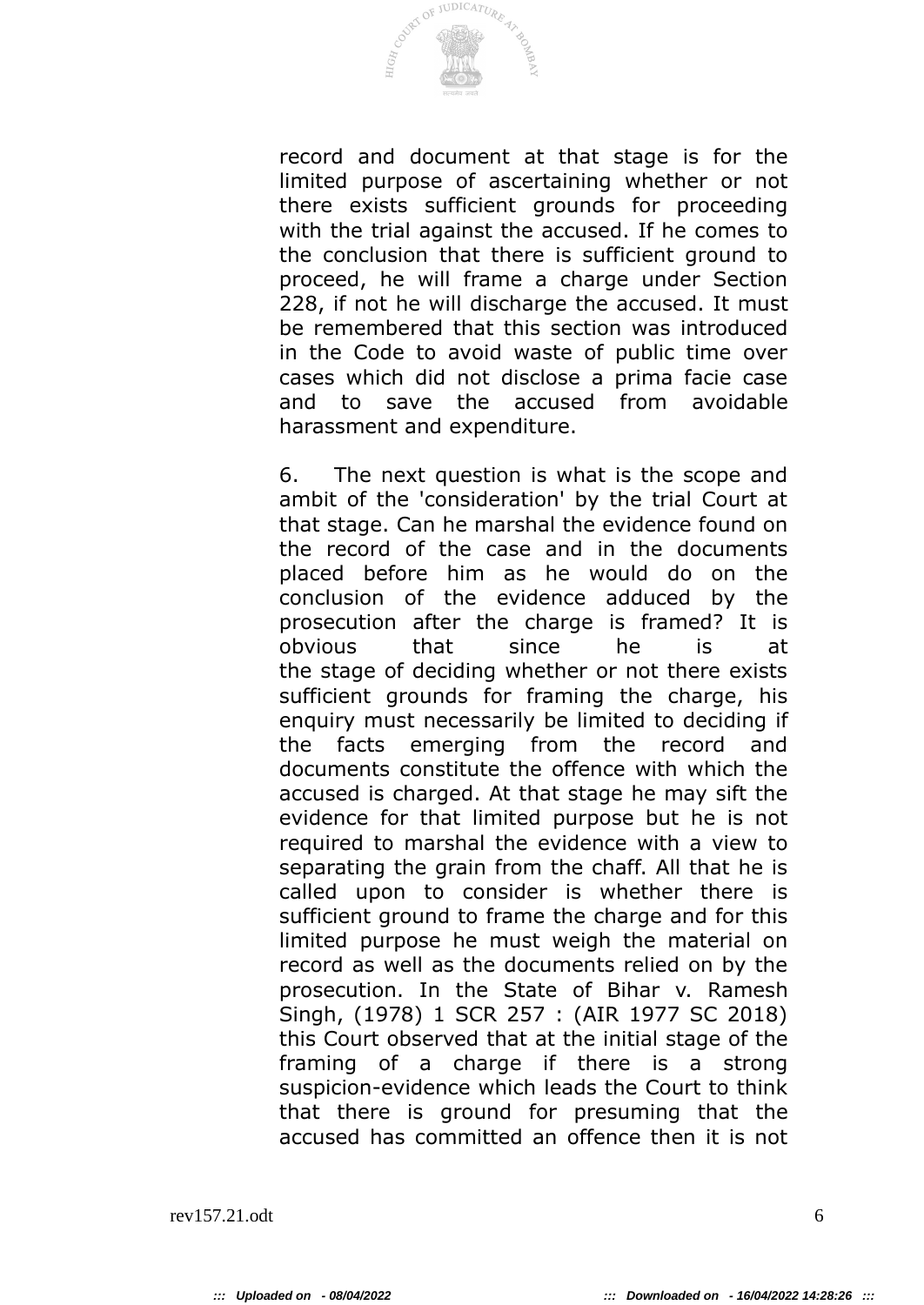

open to the Court to say that there is no sufficient ground for proceeding against the accused. If the evidence which the prosecutor proposes to adduce to prove the guilt of the accused, even if fully accepted before it is challenged by cross-examination or rebutted by the defence evidence, if any, cannot show that the accused committed the offence, then there will be no sufficient ground for proceeding with the trial. In Union of India v. Prafulla Kumar Samal, (1979) 2 SCR 229 : (AIR 1979 SC 366), this Court after considering the scope of section 227 observed that the words 'no sufficient ground for proceeding against the accused clearly show that the Judge is not merely a post-office to frame charge at the behest of the prosecution but he has to exercise his judicial mind to the facts of the case in order to determine that a case for trial has been made out by the prosecution. In assessing this fact it is not necessary for the court to enter into the pros and cons of the matter or into weighing and balancing of evidence and probabilities but he may evaluate the material to find out if the facts emerging therefrom taken at their face value establish the ingredients constituting the said offence. After considering the case law on the subject, this Court deduced as under:

"(1) That the Judge while considering the question of framing the charges under section 227 of the Code has the undoubted power to sift and weigh the evidence for the limited purpose of finding out whether or not a prima facie case against the accused has been made out.

(2) Where the materials placed before the court disclose grave suspicion against the accused which has not been properly explained the Court will be fully justified in framing a charge and proceeding with the trial.

(3) The test to determine a prima facie case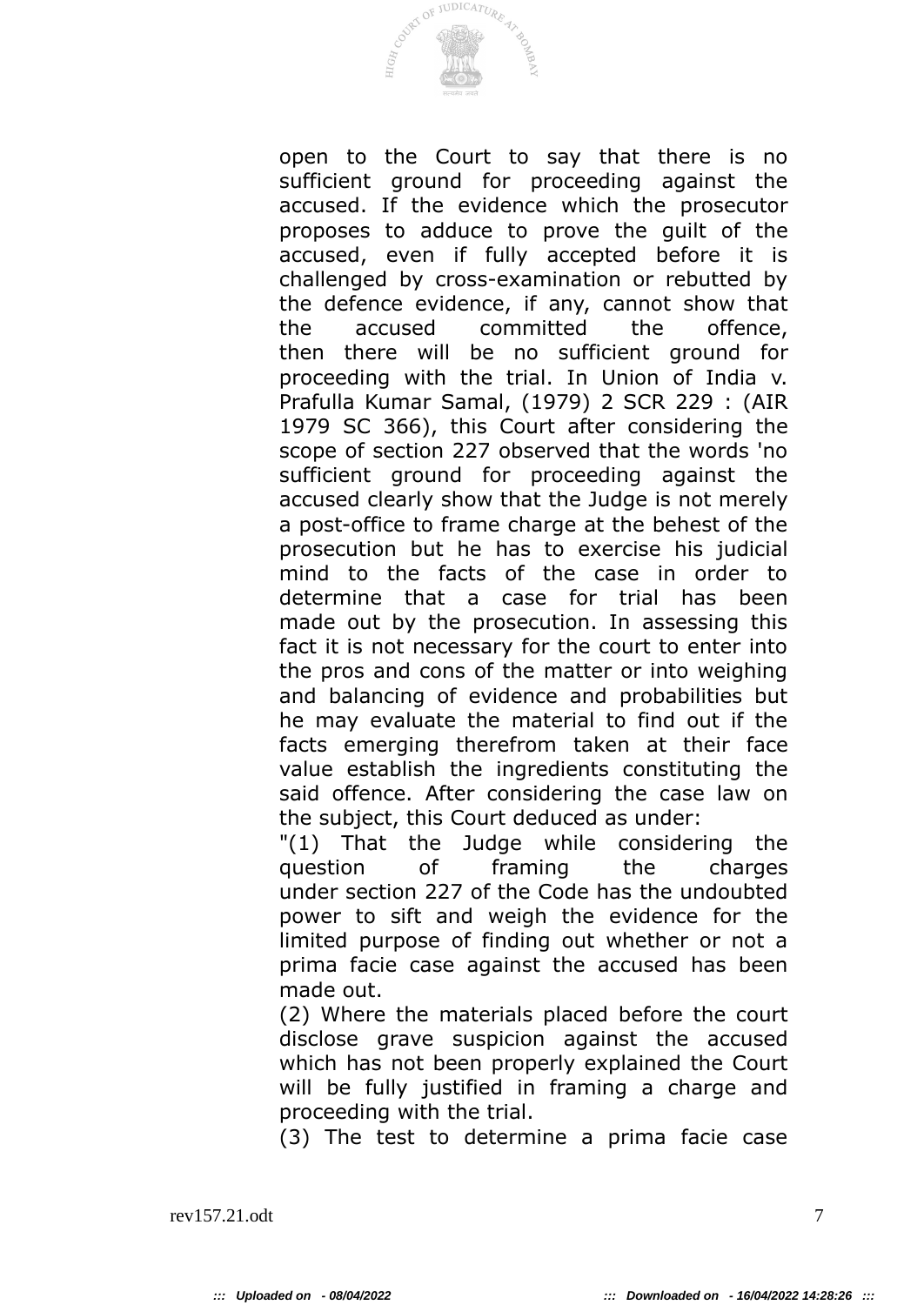

would naturally depend upon the facts of each case and it is difficult to lay down a rule of universal application. By and large however if two views are equally possible and the Judge is satisfied that the evidence adduced before him while giving rise to some suspicion but not grave suspicion against the accused he will be fully within his right to discharge the accused. (4) That in exercising his jurisdiction under section 227 of the Code of Judge which (sic) under the present Code is a senior and experienced Judge cannot act merely as a post office or a mouth-piece of the prosecution, but has to consider the broad probabilities of the case, the total effect of the evidence and the documents produced before the Court, any basic infirmities appearing in the case and so on. This however does not mean that the Judge should make a roving enquiry into the pros and cons of the matter and weigh the evidence as if he was conducting a trial."

10. Same principle has been initiated in the Case of *Govind Sakharam Ubhe Versus The State of Maharashtra, 2009 SCC OnLine Bom 770*.

11. It is, thus, clear that for framing charge mere suspicion is not enough. There has to be grave suspicion against the accused for framing charge and proceeding with the trial. The test to determine a prima facie case would depend upon the facts and circumstances of each case. No straight jacket formula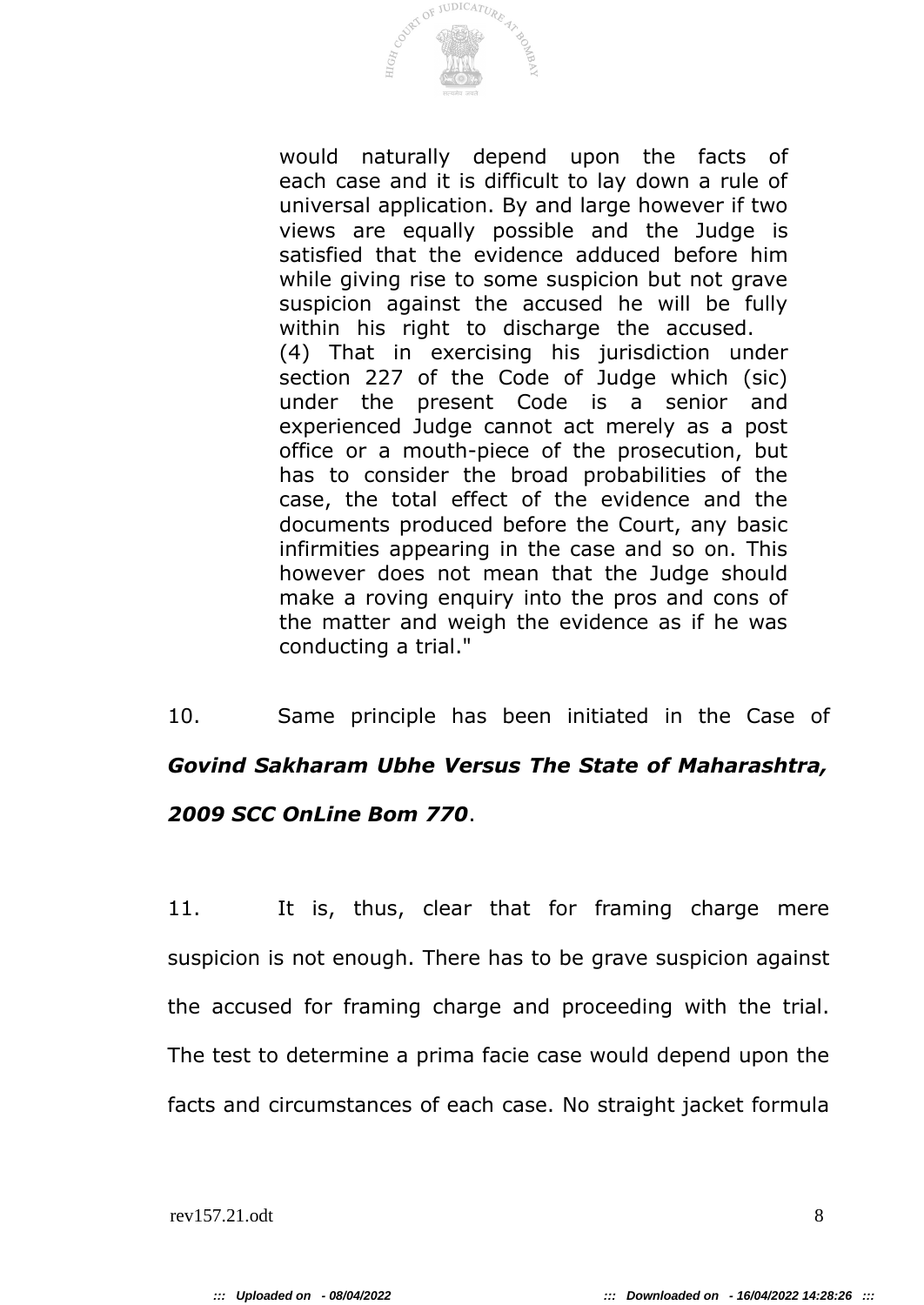

can be laid down. The Court has to consider broad probabilities of the case, the total effect of the evidence and the documents produced before the Court. Roving enquiry is not contemplated while framing charge. On these principles it will have to be ascertained whether prosecution has produced material for framing of charge.

12. Applicant is accused of committing offence under Sections 315 and 316 of the Indian Penal Code read as under:-

> "Section 315 : Act done with intent to prevent child being born alive or to cause it to die after birth: Whoever before the birth of any child does any act with the intention of thereby preventing that child from being born alive or causing it to die after its birth and does by such act prevent that child from being born alive, or causes it to die after its birth, shall, if such act be not caused in good faith for the purpose of saving the life of the mother, be punished with imprisonment of either description for a term which may extend to ten years, or with fine, or with both.

> Section 316: Causing death of quick unborn child by act amounting to culpable homicide: Whoever does any act under such circumstances, that if he thereby caused death he would be guilty of culpable homicide, and does by such act cause the death of a quick unborn child, shall be punished with imprisonment of either description for a term which may extend to ten years, and shall also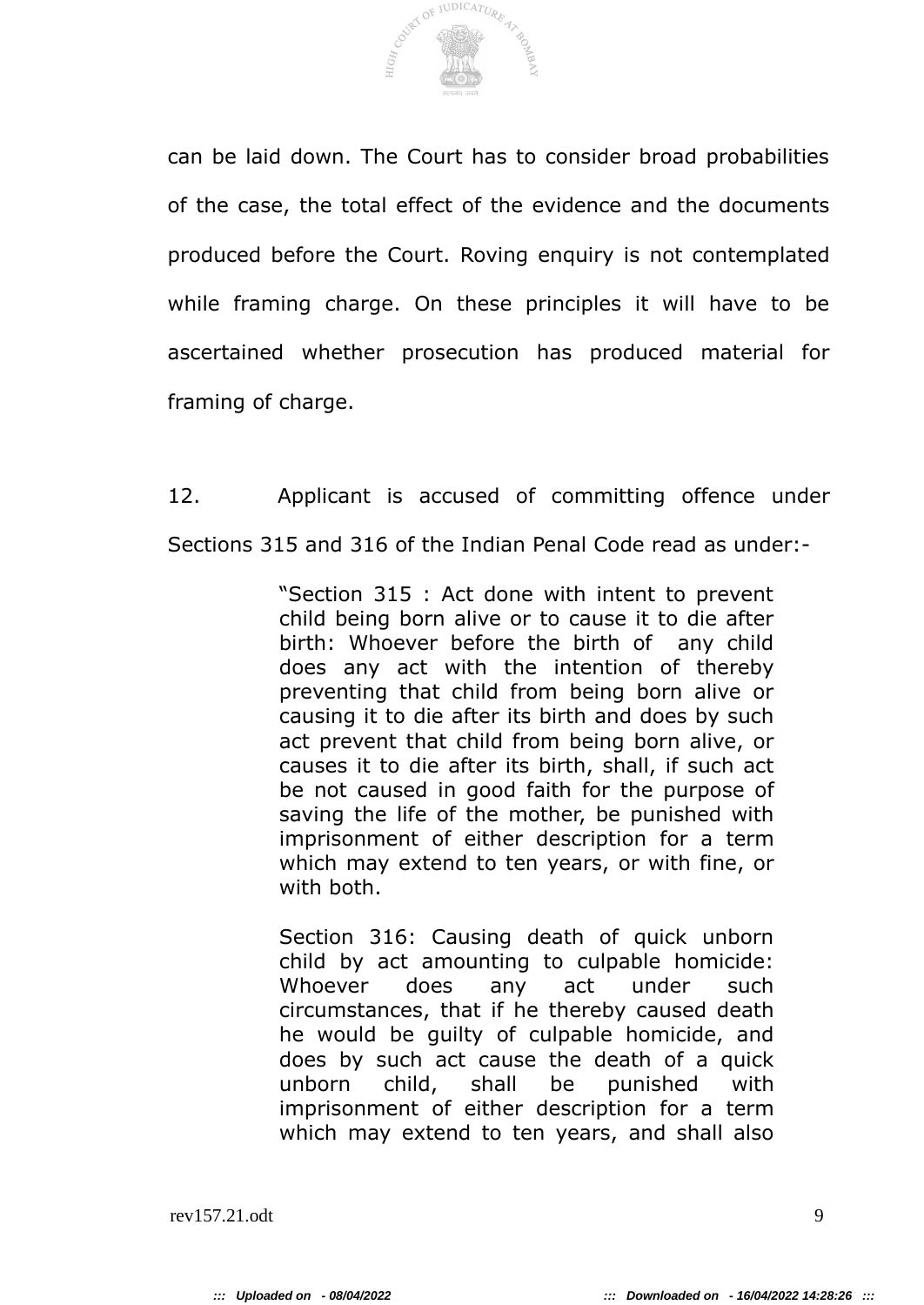

### be liable to fine."

13. Ingredients of Section 315 of the IPC are as under:

(i) Woman must be pregnant.

(ii) Before the birth of any child the accused does any act with the intention of preventing that child from being born alive or causing it to die after its birth.

(iii) Such act must not be done in good faith for the purpose of saving the life of the mother.

. In terms of Section 316 of the IPC such an act is treated as amounting to culpable homicide.

14. Admittedly, applicant is a Doctor by profession. According to him he is a Child Specialist. Applicant possesses the certificate under the Bombay Nursing Home Registration Act, 1949 authorizing him to run nursing and maternity home. Therefore, learned Trial Court was justified in holding that the applicant was authorized to run nursing home and maternity home.

15. True it is that Medical Officer has declined to give any opinion about the past pregnancy of the informant/victim as it is a very old case of pregnancy. However, medical examination record shows that hymen of the victim was ruptured. Medical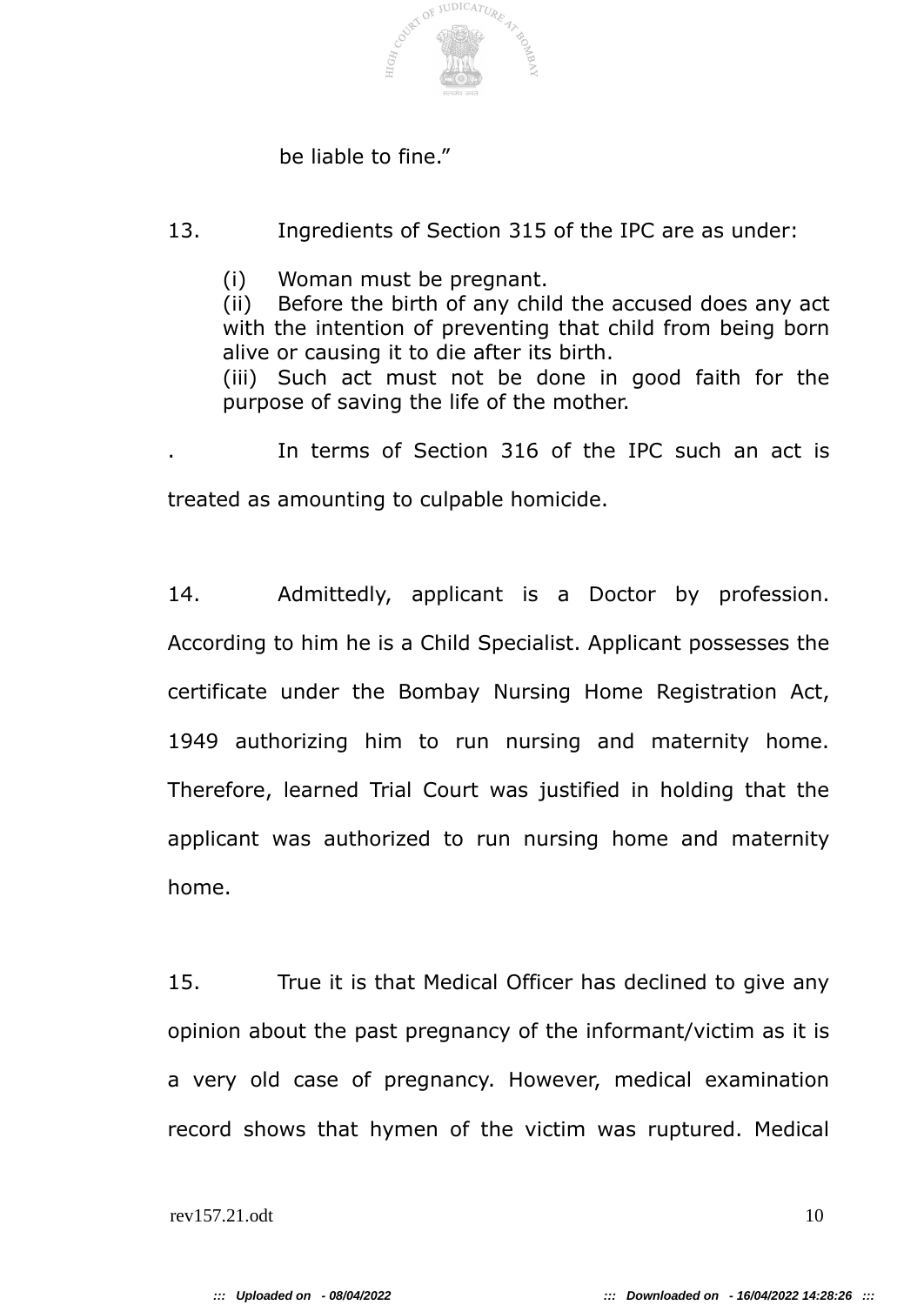

science is so advanced that now a days past pregnancy also can be determined on the basis of changes in the body of a woman on account of pregnancy. Learned author Parikh in his Parikh's Textbook of Medical Jurisprudence, Forensic Medicine and Toxicology for Classrooms and Courtrooms, Eighth edition, Editor B. V. Subrahmanyam on page No. 399 has noted following signs in past pregnancy:

> "A previous pregnancy usually leaves permanent marks on a woman, especially if the pregnancy has gone to full term. The extent and character of the signs found will depend upon whether the woman is primiparous or multiparous. The diagnosis of a previous pregnancy may be considered justifiable, if all or a majority of the following signs are present.

> The breasts are lax, soft and pendulous. They are frequently wrinkled, if the woman has nursed her baby and occasionally show subcutaneous scars (linea albicantes). The nipples are enlarged with a persistent dark areola around them, and Montgomery's tubercles are usually present. Milk can frequently be squeezed from the nipples. The abdominal walls tend to be lax and show the presence of linea albicantes on the lateral aspects. There is commonly a deeply pigmented line (linea nigra) from the pubis to the umbilicus. There may be a scar due to old laceration of the perineum and the absence of signs of virginity, i.e. the hymen is ruptured, the vagina open and gaping, and a non-rugose condition of the vaginal walls."

. This shows that past pregnancy can be